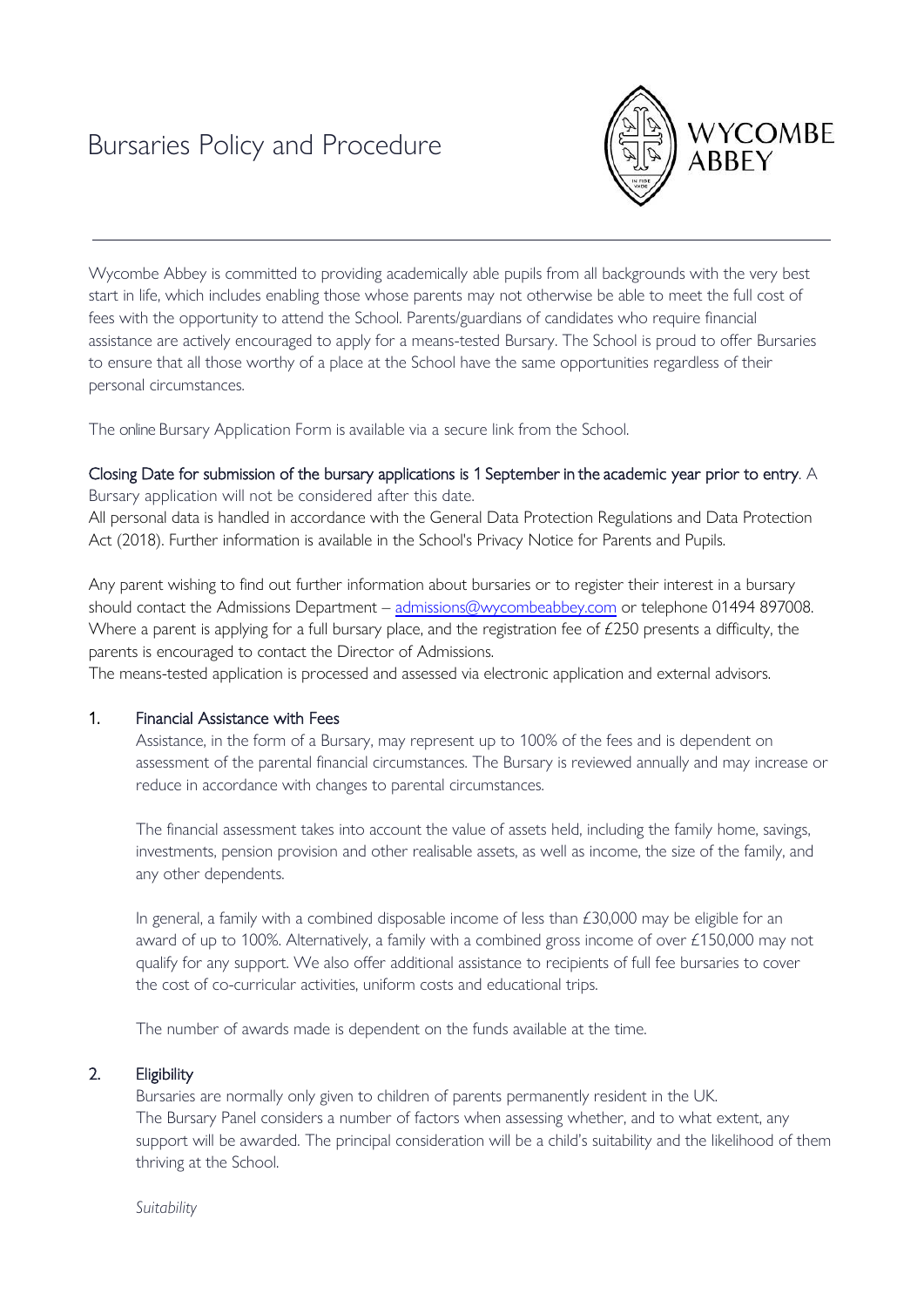An applicant must be likely to thrive at Wycombe Abbey, and benefit from participation in the wider, extra- curricular activities on offer. Candidates must also meet the academic requirements and perform well in the assessment process. Previous school reports will be consulted. Bursary funds are limited and those judged most suitable by the Headmistress will be given priority.

## *Financial Limitations*

The extent of the Bursary awarded to an applicant will not be influenced by their academic ability but by the extent of need. Each situation will be assessed on its own merits and awards will be made accordingly, subject to the Schools ability to fund these within the context of an overall budget. It is recognised that judgements about what sacrifices a family should make to pay school fees will be personal. However, the School has a duty to ensure that all Bursary awards are considered alongside current earnings. Other factors that will be considered in determining the level of grant will include:

- The ability to improve the financial position or earning power of the family. For example, where there are two partners, both would be expected to be employed unless one is prevented from doing so through incapacity, the need to care for children under school age or other dependents, or the requirements of their partner's work
- Opportunities to release capital. Significant capital savings and investments would be expected to be used for the payment of school fees, as would equity values in houses
- In cases of separation, the contribution made by the absent parent/guardian
- Contribution to household costs by other family members, any adults unrelated to the child or from outside sources
- Where siblings are at other fee-paying schools or places of education, it would be expected that applications for financial assistance have been made to those organisations.
- The School considers that the following would not be consistent with the receipt of a Bursary:
	- Frequent or expensive holidays
	- New or luxury cars
	- Investment in significant home improvements
	- A second property/land holdings
	- Lavish personal expenditure.

It is recognised that, in addition to academic ability and financial constraints, there may be other circumstances that should be considered. These include:

- Where a child has siblings at the School
- Where the social needs of the child are relevant (e.g. being bullied at their present school)
- Where a parent/guardian is terminally ill or is unable to secure permanent employment due to poor health
- Where a separation may result in the child having to be withdrawn from the School, adding to the stress of coping with the parent/guardians separating.

Separated Parents/Guardians:

- It is recognised that the financial arrangements of and between parents/guardians who live separately can be complex. However, in general, the financial circumstances of both parents/guardians will be assessed.
- If either of the applicant's parents/guardians is absent, there will be a decision taken by the School as to what extent the absent parent's/guardian's financial circumstances should be assessed.
- In all situations, the financial information collected from each parent/guardian will be kept confidential and will not be disclosed without explicit consent.
- In the case of divorce, court orders and financial agreements regarding the care of dependents must be submitted with the application.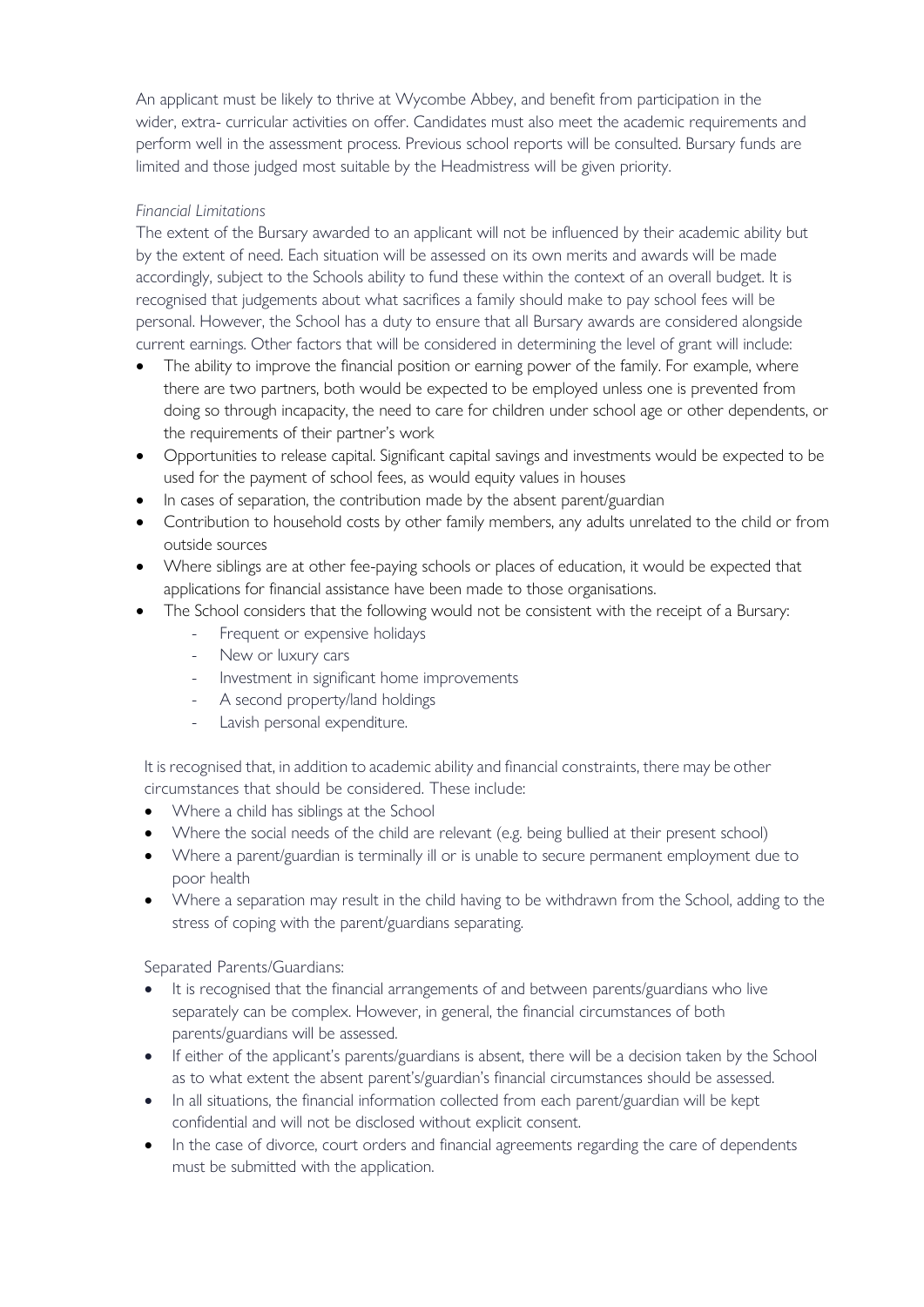## 3. Application Process - New Applicants to the School

Bursaries may be made available to parents/guardians of pupils entering years 7, 9 and 12. They are awarded at the discretion of the School. The Bursar's PA is responsible for the management and coordination of the process.

Step One

Parents/guardians seeking a Bursary should indicate their requirement when they register for a place at the School, and must complete an online application form which seeks to establish the financial circumstances of the household. The online form requests details of income and capital. The completed online form and supporting documentation is to be submitted no later than 1st September in any year for the award to start the following September. Applicants should be aware that, even if a full Bursary is awarded, the payment of the registration fee is normally still required, however the Admissions Department can advise where alternative registration fee and deposit arrangements are acceptable.

• Step Two

The School reviews the initial applications and confirms whether they meet the minimum criteria for further detailed assessment by the School's external research company (Bursary Administration Limited (BAL)). Qualifying applications are then passed to BAL for assessment.

• Step Three

BAL will contact parents to arrange a financial interview and, if necessary, a home visit, to review the necessary supporting documentary evidence, to ensure the information has been correctly interpreted and the basis of the financial assessment has been fair. BAL will then submit a confidential financial report to the School.

• Step Four

The Bursary Panel considers the BAL financial report and additional information including entry assessment results and interview feedback, before deciding on whether a Bursary is to be awarded and, if so, at what level.

• Step Five

Parents/guardians are advised whether their child is to be offered a place at the School and whether they have been successful with their application for a Bursary. Depending on the funds available it may be that not all successful candidates will be offered a Bursary.

• Step Six

Parents/guardians are then required to sign a letter accepting the place and an acknowledgement agreeing to any conditions relating to the Bursary. Please note that payment of the School deposit will be waived for those receiving 100% Bursary Awards and set at the lower of £2,500 or 50% of one term's reduced fees.

## 4**.** Annual Review

All Bursary awards are reviewed annually and may be increased or reduced to reflect changes in the financial circumstances of the parents/guardians. The review entails the completion of the online Bursary Renewal application form along with submission of all necessary documentary evidence.

## 5. Change in Family Circumstances

The School makes provision annually, where possible, for cases of sudden or unforeseen need. These appeals will only be considered where there can be proved a significant recent change in the family's